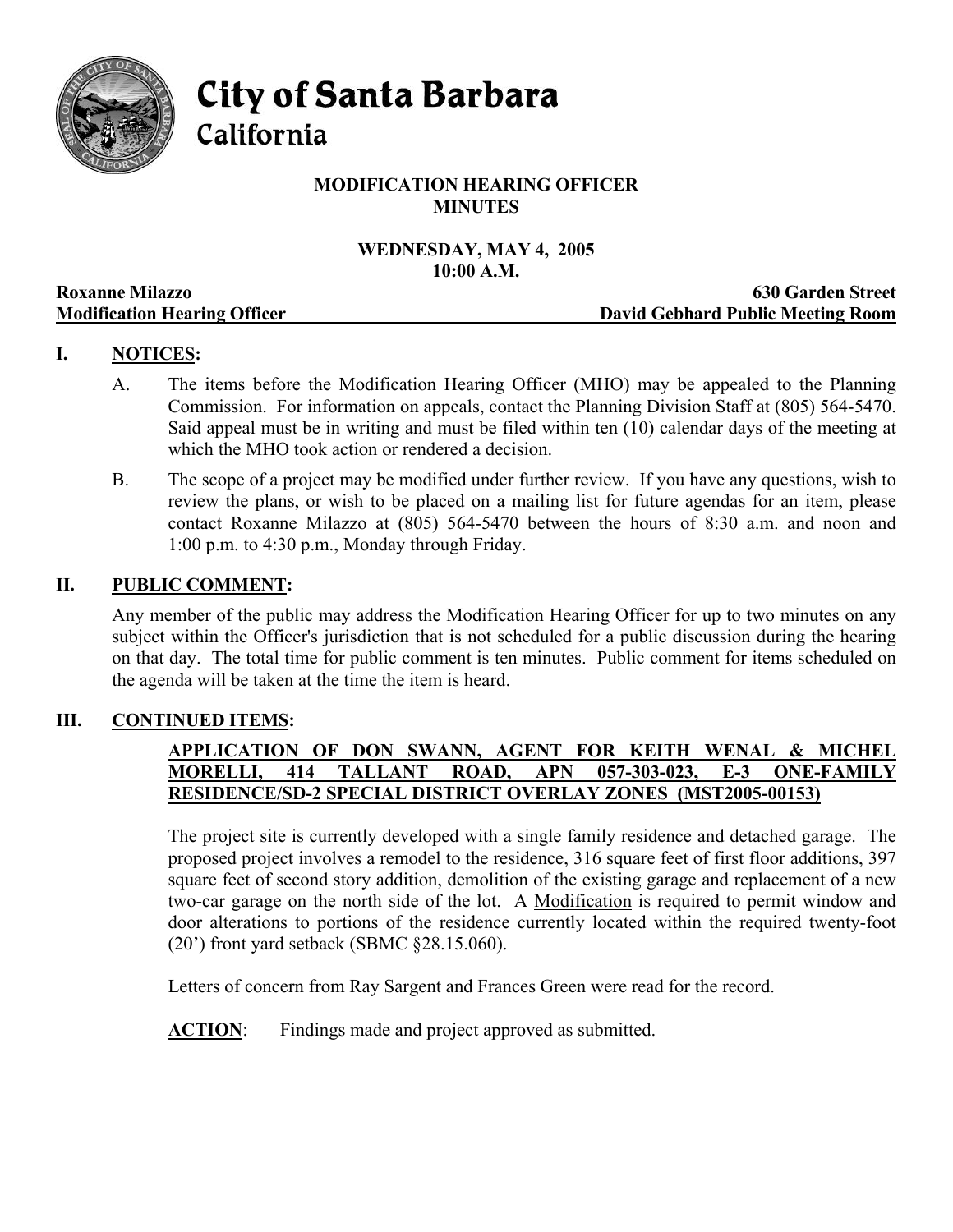#### **IV. NEW ITEMS:**

### **A. APPLICATION OF ALEX PUJO, AGENT FOR MR. & MRS. STEVE TAPPAN, 2514 CASTILLO STREET, APN 025-012-019, R-3 MULTIPLE-FAMILY RESIDENCE ZONE (MST2003-00766)**

The project site is currently developed with two (2) single-family residences and a detached twocar garage. The proposed project involves 1,982 square feet of basement, first, and second story additions to the rear unit. The addition will attach the two units. A similar project was approved on July 28, 2004 but did not include the basement area. A Modification is required to provide three (3) instead of the four (4) required parking space for this site (SBMC  $\S$  28.90.001).

This project was subject to review by the Architectural Board of Review (ABR) pursuant to SBMC §22.68.

**ACTION**: Findings made and project approved subject to the condition that prior to issuance of any building permits in conjunction with the approval of this modification, the owner(s) shall record a Zoning Compliance Declaration.

## **B. APPLICATION OF R.E. JOHNSON, AGENT FOR ARTHUR & BARBARA NAJERA, 1397 SANTA TERESITA DRIVE, (APN 055-141-008 & 055-240-006), A-1 ONE-FAMILY RESIDENCE ZONE (MST2005-00122)**

The project site is currently developed with a single family residence, garage, hay barn, and horse corral. The proposed project involves the construction of a 1,854 square foot horse barn. A Modification is required to permit accessory space in excess of 500 square feet (SBMC §28.87.160).

This project was subject to review by the Architectural Board of Review (ABR) pursuant to SBMC §22.68.

- **ACTION**: Findings made and project approved subject to the condition that all plans submitted for building permits in conjunction with the approval of this modification shall show/include:
	- 1. Accessory structures not exceeding 1,854 square feet.
	- 2. A waste management plan for the keeping of horses shall be reproduced on the plan.
	- 3. A lot tie agreement shall be recorded against the property prior to issuance of the building permit. The document for this purpose will be provided by Staff.
	- 4. A soils report shall be required prior to submitting for building permit.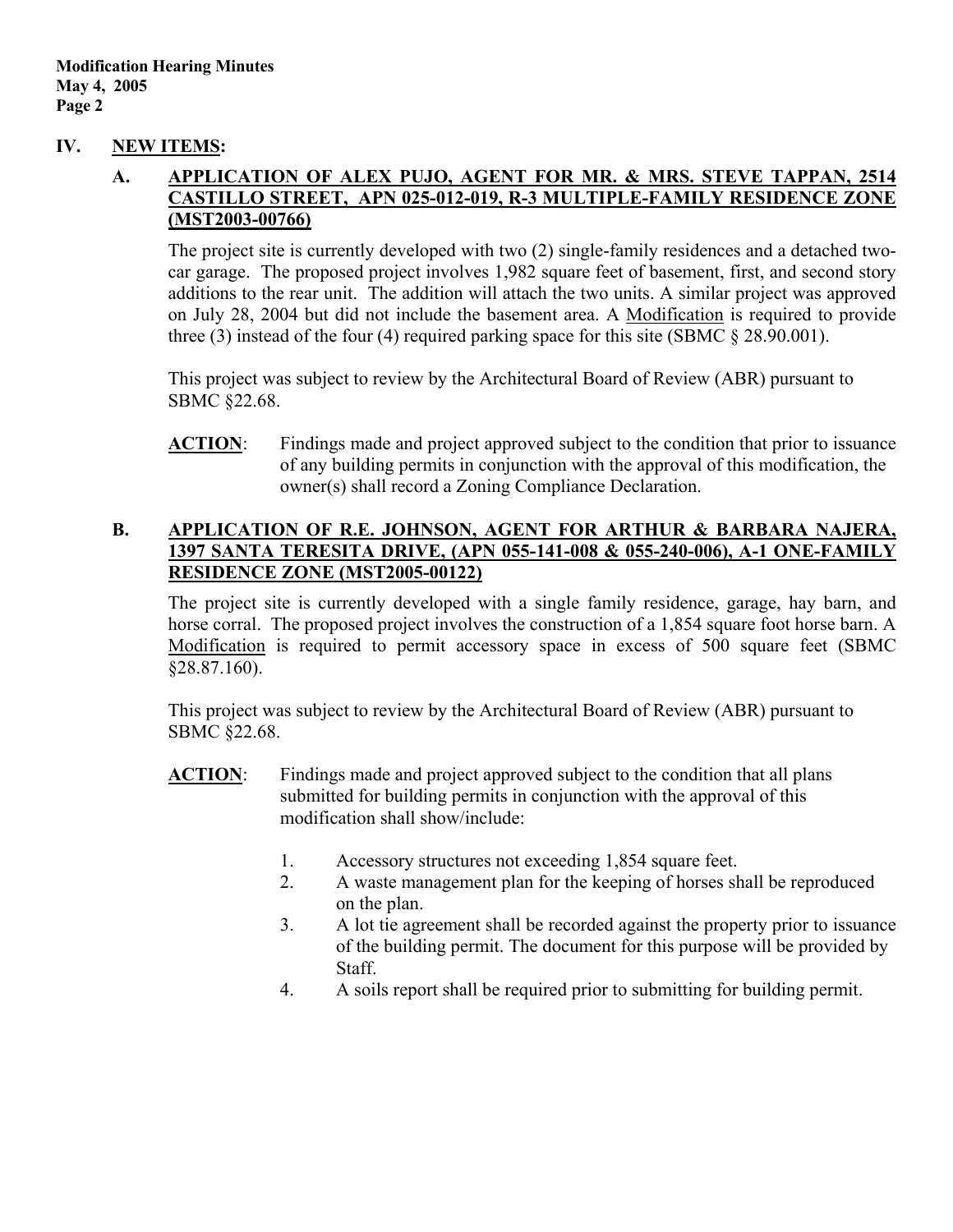# **C. APPLICATION OF MICHAEL & MONIQUE EPLEY, 1335 KOWALSKI AVENUE, (APN 039-082-004), R-2 TWO-FAMILY RESIDENCE ZONE (MST2005-00228)**

The project site is located on the corner of Kowalski Avenue and Sola Street. Current development on site consists of a single family residence and detached garage with laundry. The proposed project involves 61 square feet of first floor and 276 square feet of second story additions to the residence. A Modification is required to permit the additions to be located within the required fifteen (15) and twenty-foot (20') front yard setbacks off of Sola Street and the required open yard area (SBMC§28.15.060).

Roy Handleman expressed his support for the project.

- **ACTION**: Findings made and project approved subject to the condition that all plans submitted for building permits in conjunction with the approval of this modification shall show/include:
	- 1. The first floor addition and the second floor deck area observing a minimum thirteen-foot (13') front yard setback off of Sola Street.
	- 2. The vicinity map accurately showing the site's location on the corner of Kowalski Avenue and Sola Street.

# **D. APPLICATION OF THOMPSON-NAYLOR ARCHITECTS, AGENT FOR ROSALIE SANDRO, 56 LOMA MEDIA, (APN 019-300-035), E-1 ONE-FAMILY RESIDENCE (MST2004-00650)**

The project site is currently developed with a single family residence and carport. The proposed project involves an 80 square foot main floor addition and conversion of the carport to a garage, construction of a new bridge to provide access to the new front door, a 479 square foot addition to the middle level, and creation of a 537 square foot lower level. Deck and patio areas will be added at all levels. A Modification is required to permit additions and alterations within the required twenty-five foot (25') front yard setback (SBMC §28.15.065).

This project was subject to review by the Architectural Board of Review (ABR) pursuant to SBMC §22.68

**ACTION**: Findings made and project approved subject to the condition that prior to issuance of any building permits in conjunction with the approval of this modification, the owner(s) shall record a Zoning Compliance Declaration.